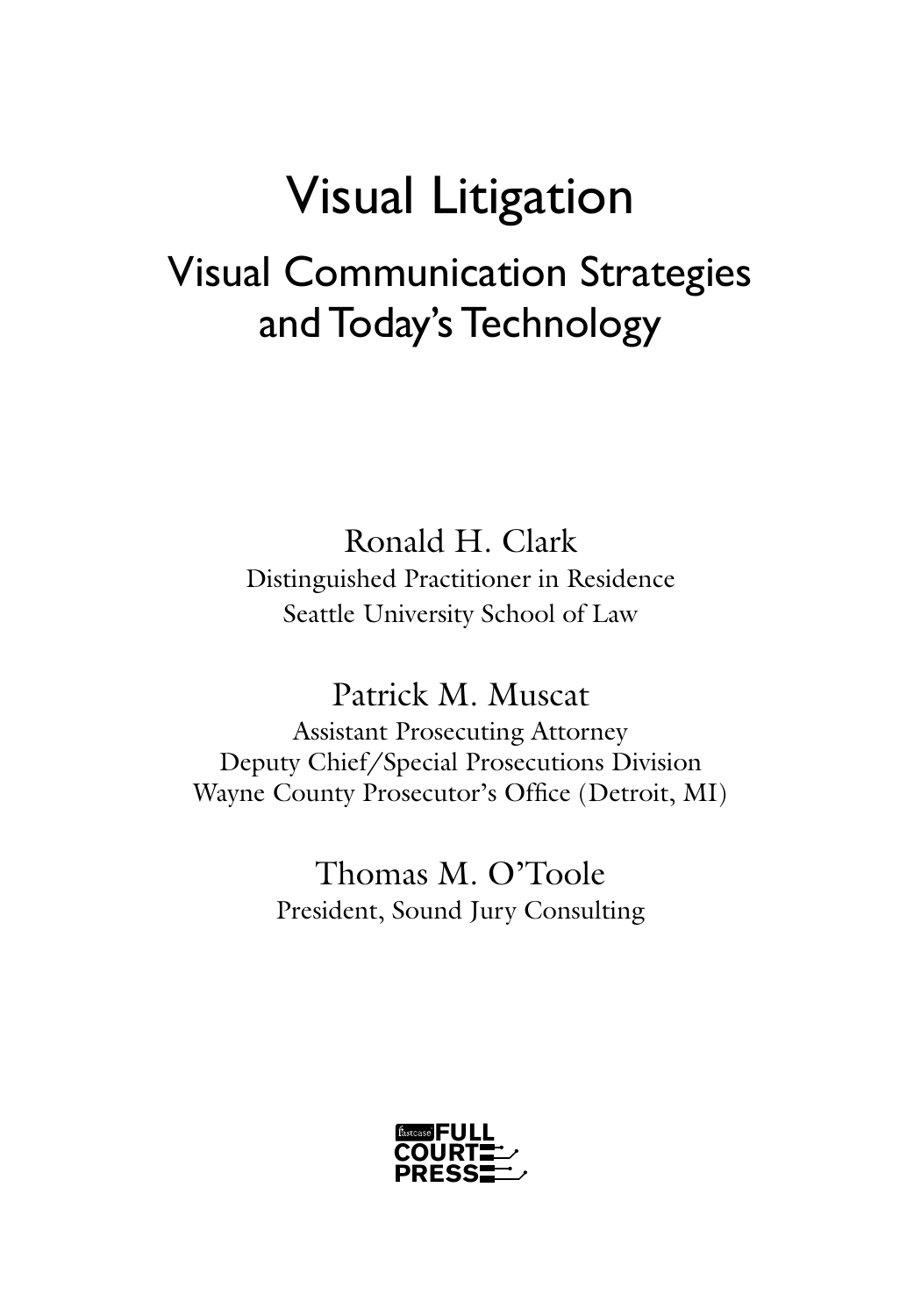Copyright © 2020 Full Court Press, an imprint of Fastcase, Inc.

All rights reserved.

No part of this book may be reproduced in any form—by microfilm, xerography, or otherwise—or incorporated into any information retrieval system without the written permission of the copyright owner. For customer support, please contact Fastcase, Inc., 711 D St. NW, Suite 200, Washington, D.C. 20004, 202.999.4777 (phone), 202.521.3462 (fax), or email customer service at support@fastcase.com.

The cover of this book features studies by Spanish printmaker and painter Jusepe de Ribera. A follower of Caravaggio in seventeenth century Naples, de Ribera is primarily remembered for his austere treatment of classical and religious subjects. The image is provided courtesy of Rijksmuseum under a CC0 1.0 Universal Public Domain Dedication.

A Full Court Press, Fastcase, Inc., Publication.

Printed and bound in the United States of America.

10 9 8 7 6 5 4 3 2 1

ISBN (print): 978-1-949884-35-7 ISBN (online): 978-1-949884-36-4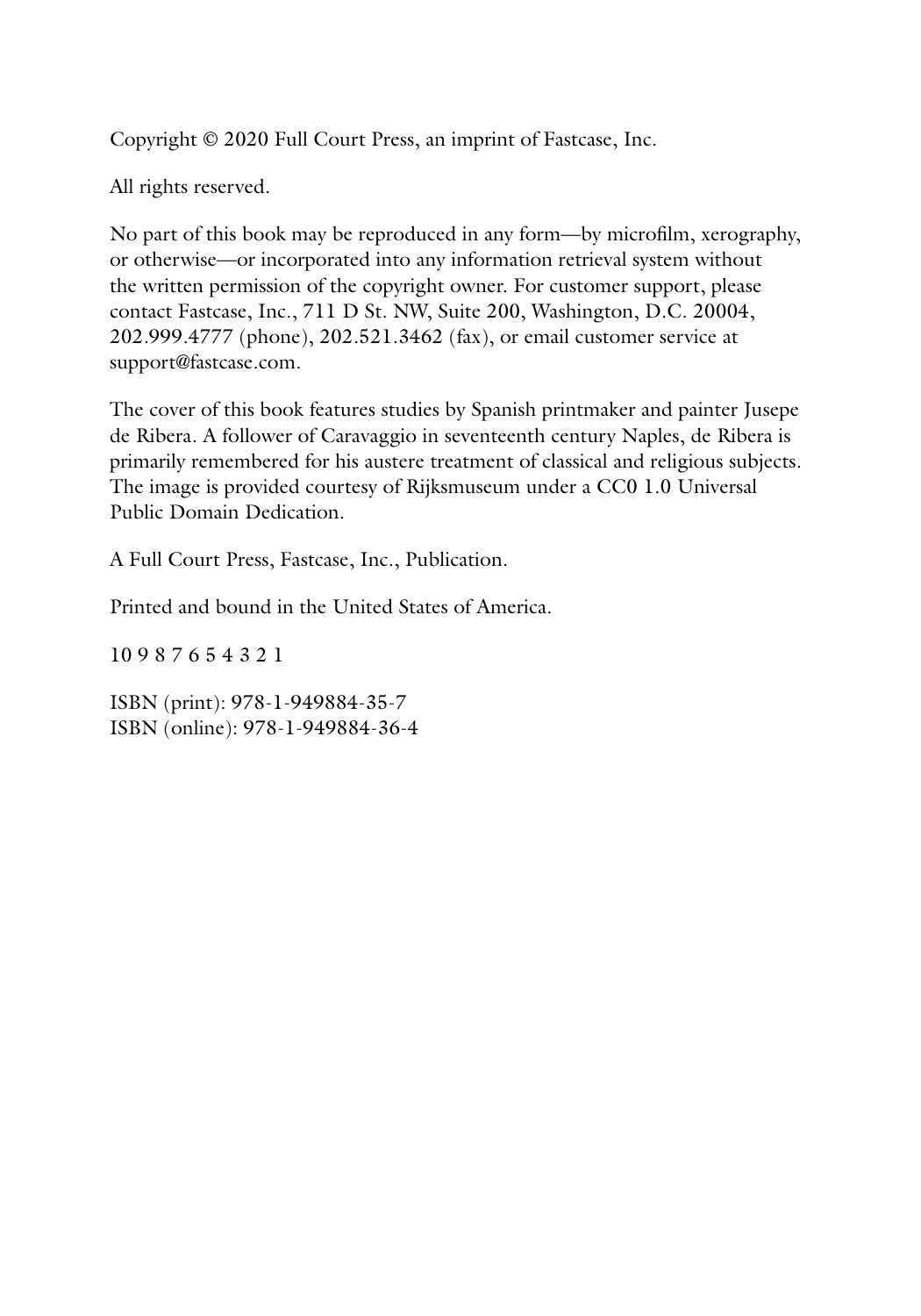*This book is (and we are) dedicated to our families.*

*To Nancy, Brady, Soojin, Malachi, Riley, Clancy, Kara, Beatrice, Samuel, Colby, and Darren—my family. Ronald H. Clark*

*To Alyse, Ashlyn, Mom (the teacher), and Dad (the police officer) My family and motivation for all I do. Patrick M. Muscat*

> *To my wife, mother and father, sister and brothers, and Harry Hood, and in memory of Thomas Griffin and Robert Sargent. Thomas M. O'Toole*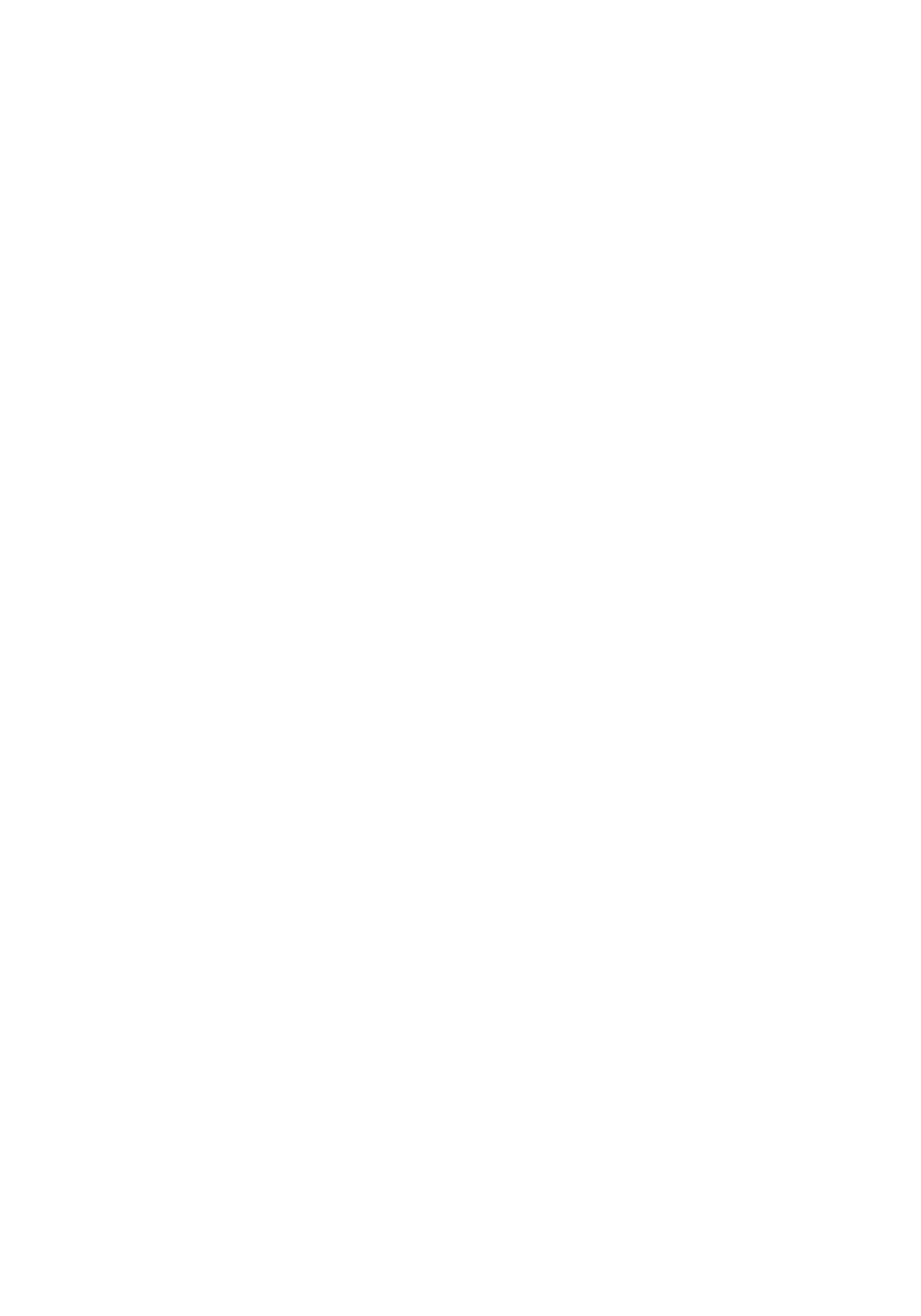# Summary of Contents

| Chapter 9: Creating Demonstrative and Video Evidence  185       |  |
|-----------------------------------------------------------------|--|
|                                                                 |  |
| Chapter 11: Professional Technicians and Visual Designers 223   |  |
|                                                                 |  |
|                                                                 |  |
|                                                                 |  |
| Chapter 15: Hardware and Effective Courtroom Presentations  309 |  |
|                                                                 |  |
|                                                                 |  |
|                                                                 |  |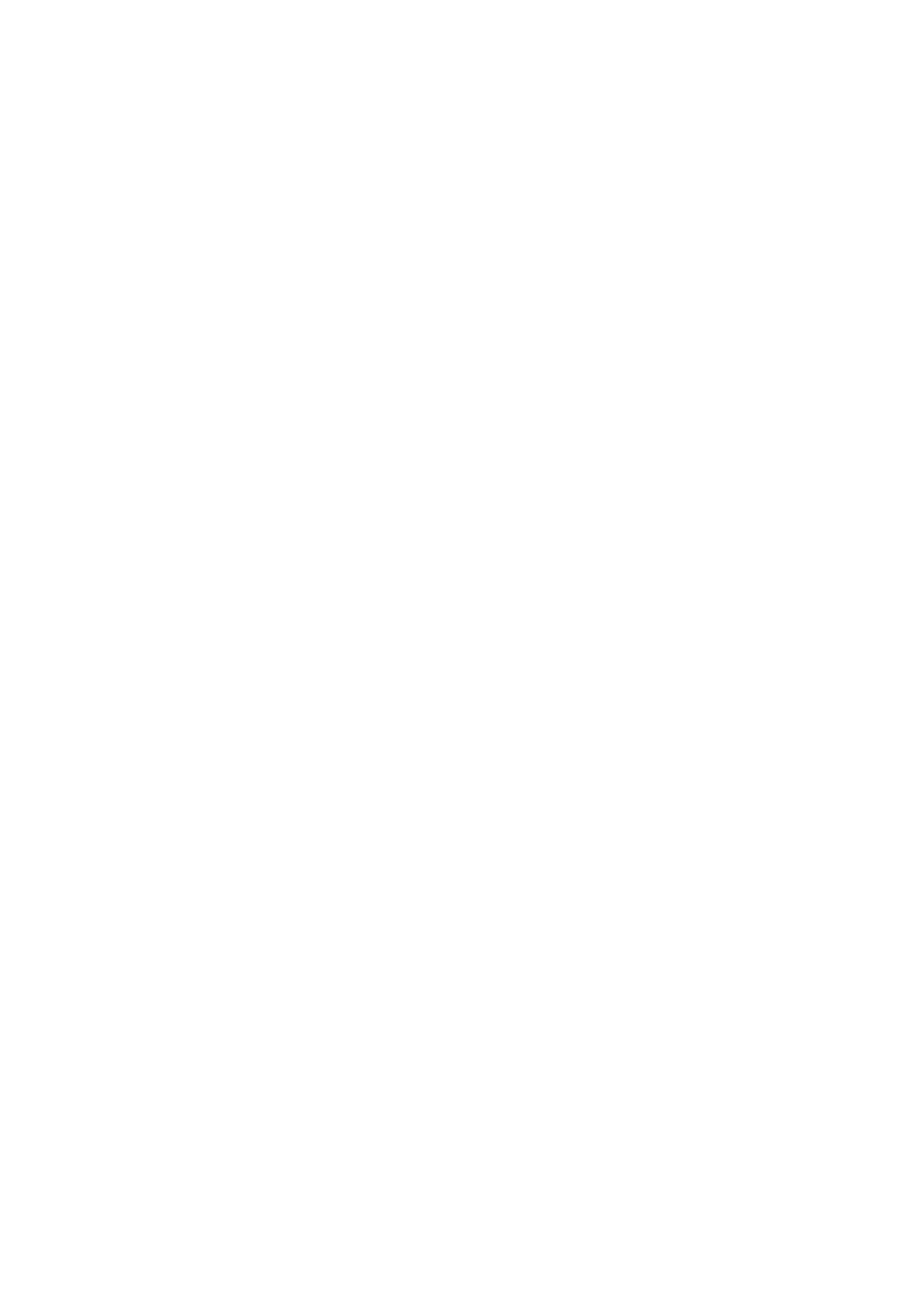## Contents

|             | Chapter 1: Introduction to Book and Online Supplement 1 |  |
|-------------|---------------------------------------------------------|--|
| А.          |                                                         |  |
| <b>B.</b>   |                                                         |  |
| $C$ .       |                                                         |  |
|             |                                                         |  |
| $A_{\cdot}$ |                                                         |  |
|             |                                                         |  |
|             |                                                         |  |
|             |                                                         |  |
|             |                                                         |  |
|             |                                                         |  |
|             |                                                         |  |
|             |                                                         |  |
|             |                                                         |  |
| B.          |                                                         |  |
| C.          |                                                         |  |
| D.          |                                                         |  |
| E.          |                                                         |  |
| F.          |                                                         |  |
| G.          |                                                         |  |
|             |                                                         |  |
|             |                                                         |  |
|             |                                                         |  |
| Η.          |                                                         |  |
| L.          |                                                         |  |
|             |                                                         |  |
|             |                                                         |  |
|             |                                                         |  |
| A.          |                                                         |  |
|             |                                                         |  |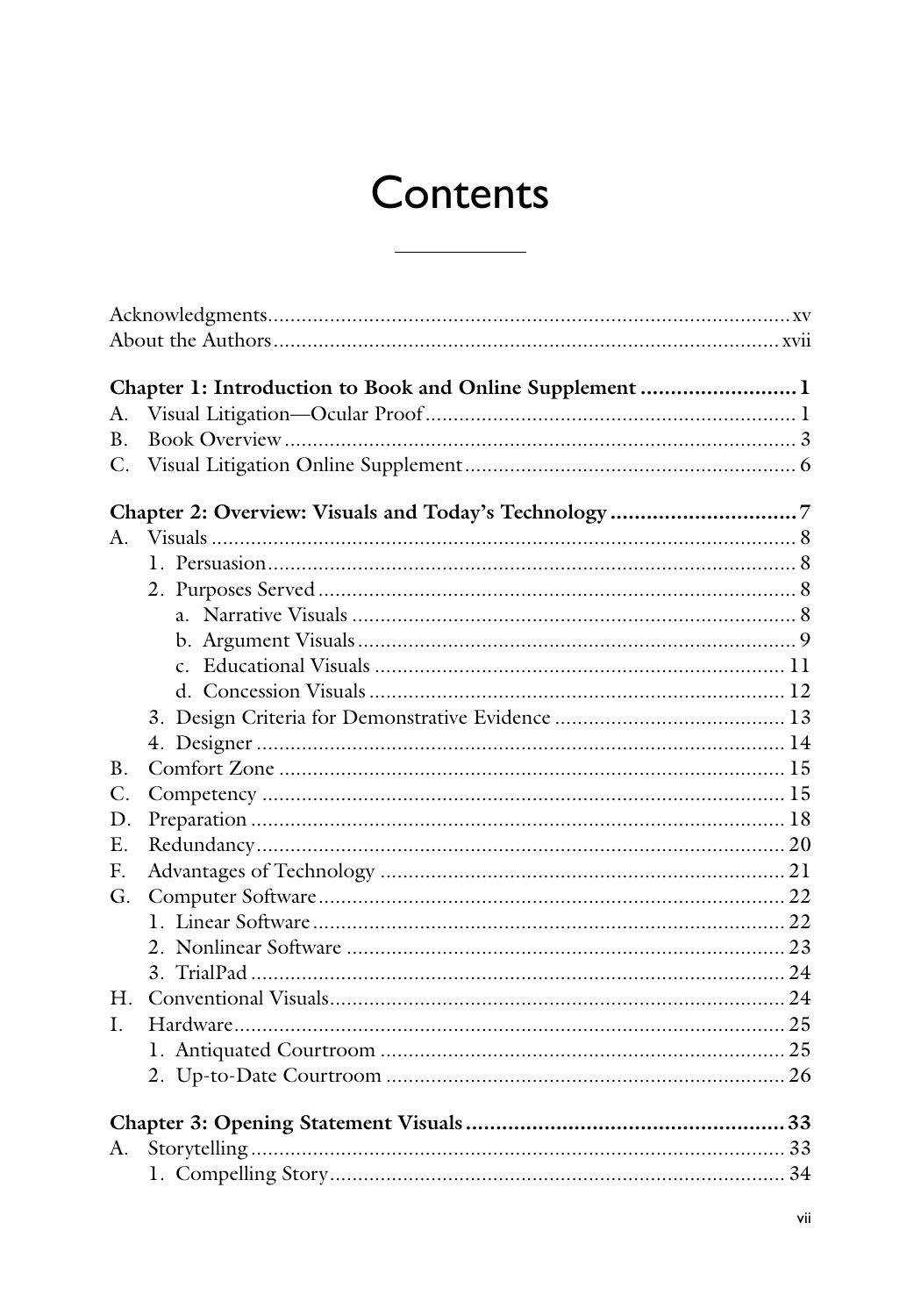| B. |                                                         |  |
|----|---------------------------------------------------------|--|
| C. |                                                         |  |
| D. |                                                         |  |
|    |                                                         |  |
|    |                                                         |  |
|    |                                                         |  |
|    |                                                         |  |
|    |                                                         |  |
|    |                                                         |  |
|    |                                                         |  |
| Ε. |                                                         |  |
|    |                                                         |  |
| А. |                                                         |  |
| B. |                                                         |  |
| C. |                                                         |  |
| D. | Catalogue of Persuasive Visuals for Closing Argument 58 |  |
|    |                                                         |  |
|    |                                                         |  |
|    |                                                         |  |
|    |                                                         |  |
|    |                                                         |  |
|    |                                                         |  |
|    |                                                         |  |
|    |                                                         |  |
|    |                                                         |  |
|    |                                                         |  |
|    |                                                         |  |
|    | f.                                                      |  |
|    |                                                         |  |
|    |                                                         |  |
| Ε. |                                                         |  |
|    |                                                         |  |
|    |                                                         |  |
| А. |                                                         |  |
| Β. |                                                         |  |
|    |                                                         |  |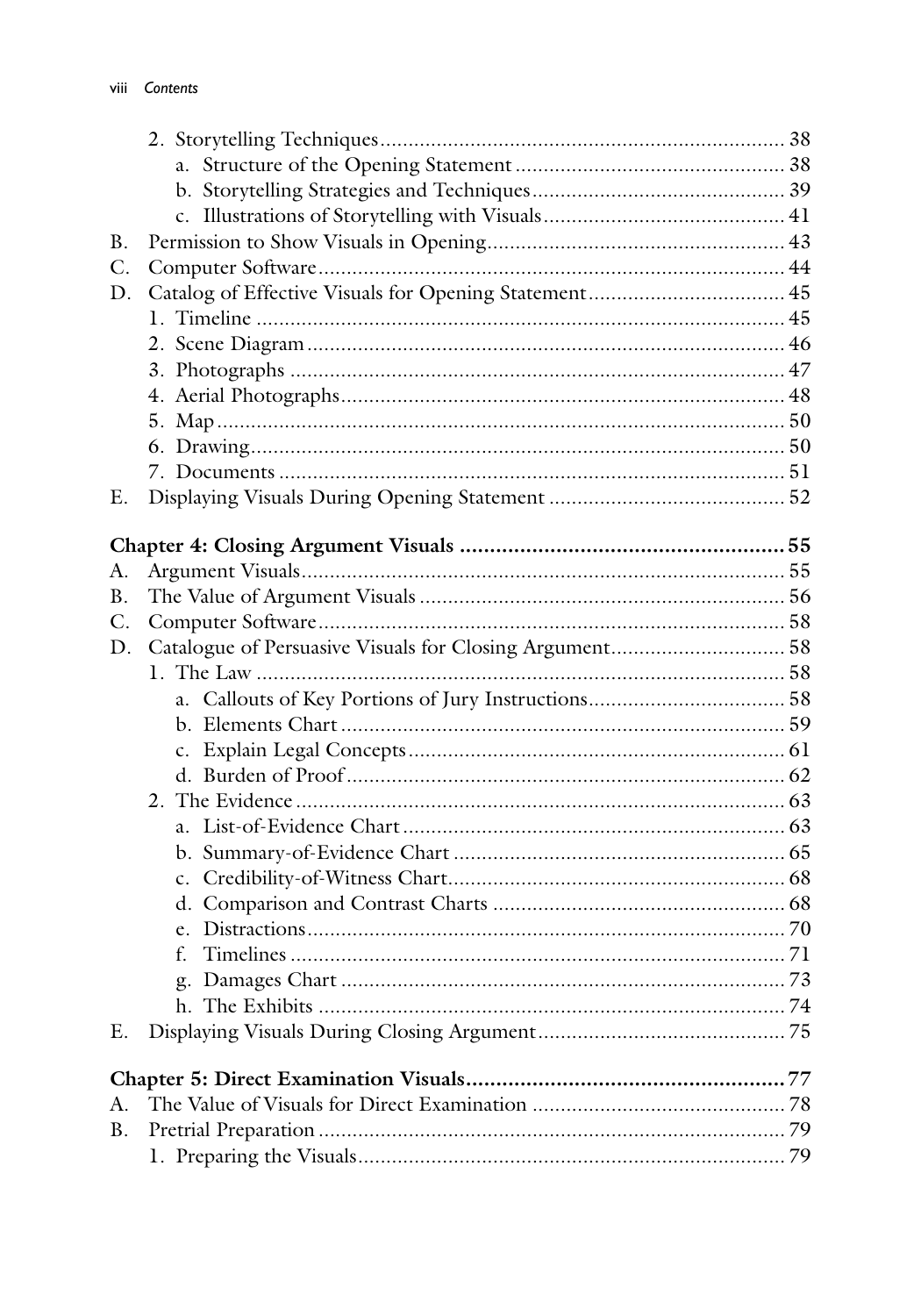| $C_{\cdot}$    |  |
|----------------|--|
| D.             |  |
|                |  |
|                |  |
|                |  |
|                |  |
|                |  |
|                |  |
| E.             |  |
|                |  |
|                |  |
|                |  |
|                |  |
|                |  |
|                |  |
| $F_{\cdot}$    |  |
|                |  |
|                |  |
|                |  |
|                |  |
| A.             |  |
| B.             |  |
| $\mathbf{C}$ . |  |
|                |  |
|                |  |
| D.             |  |
| Ε.             |  |
|                |  |
|                |  |
|                |  |
|                |  |
|                |  |
|                |  |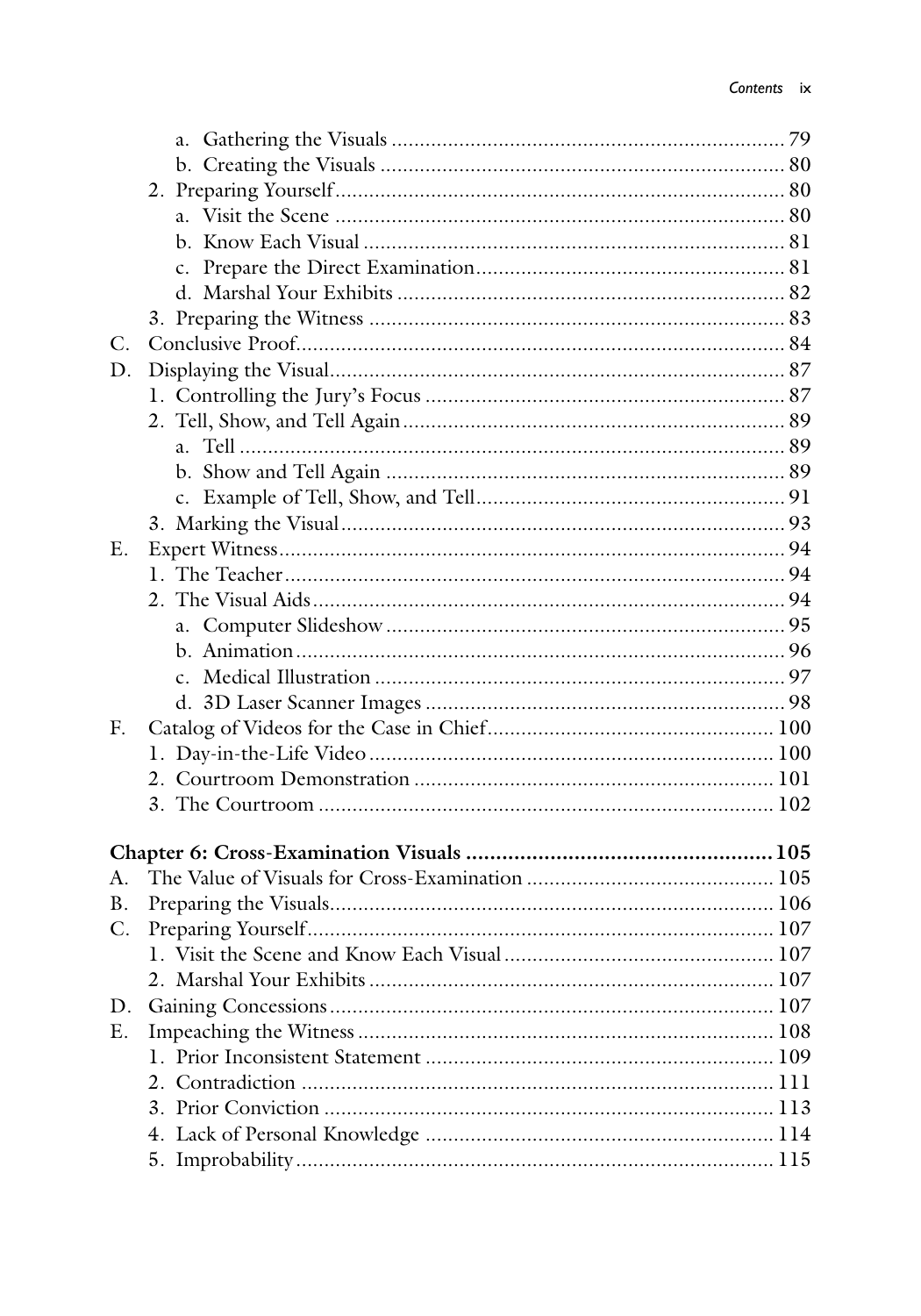| F.          |                                                         |  |
|-------------|---------------------------------------------------------|--|
|             |                                                         |  |
|             |                                                         |  |
| A.          |                                                         |  |
| <b>B.</b>   |                                                         |  |
| $C$ .       |                                                         |  |
|             |                                                         |  |
|             |                                                         |  |
|             |                                                         |  |
| D.          |                                                         |  |
| $E_{\cdot}$ |                                                         |  |
|             |                                                         |  |
|             |                                                         |  |
|             |                                                         |  |
|             |                                                         |  |
|             |                                                         |  |
| A.          |                                                         |  |
| <b>B.</b>   |                                                         |  |
| C.          |                                                         |  |
|             |                                                         |  |
|             |                                                         |  |
|             |                                                         |  |
| D.          |                                                         |  |
| $E_{\cdot}$ |                                                         |  |
|             |                                                         |  |
|             |                                                         |  |
|             |                                                         |  |
|             | 4. Illustration-Laying a Foundation: Real Evidence  150 |  |
| E.          |                                                         |  |
| G.          |                                                         |  |
| H.          |                                                         |  |
| Ι.          |                                                         |  |
|             |                                                         |  |
|             |                                                         |  |
|             |                                                         |  |
| J.          |                                                         |  |
|             |                                                         |  |
|             |                                                         |  |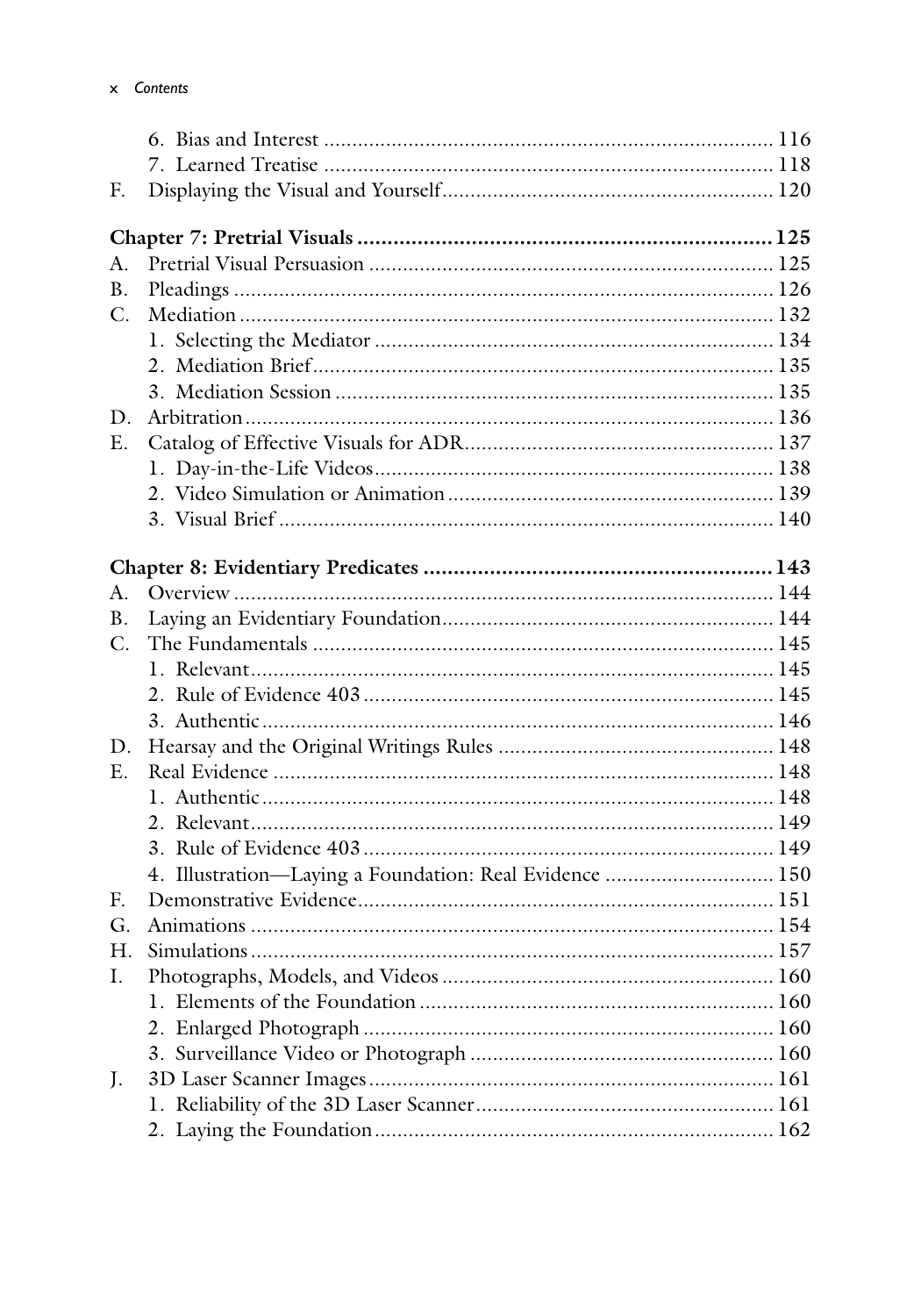| К.              |                                                               |  |
|-----------------|---------------------------------------------------------------|--|
|                 |                                                               |  |
|                 |                                                               |  |
| L.              |                                                               |  |
|                 |                                                               |  |
|                 |                                                               |  |
|                 |                                                               |  |
|                 |                                                               |  |
| $N_{\cdot}$     |                                                               |  |
|                 |                                                               |  |
|                 |                                                               |  |
|                 | Chapter 9: Creating Demonstrative and Video Evidence 185      |  |
| A.              |                                                               |  |
| <b>B.</b>       |                                                               |  |
| C.              |                                                               |  |
| D.              |                                                               |  |
| E.              |                                                               |  |
| $F_{\cdot}$     |                                                               |  |
| G.              |                                                               |  |
| H.              |                                                               |  |
| I.              |                                                               |  |
|                 |                                                               |  |
| A.              |                                                               |  |
| <b>B.</b>       |                                                               |  |
| C.              |                                                               |  |
| D.              |                                                               |  |
| E.              |                                                               |  |
| E.              |                                                               |  |
| G.              |                                                               |  |
|                 |                                                               |  |
|                 |                                                               |  |
|                 | Chapter 11: Professional Technicians and Visual Designers 223 |  |
| A.              |                                                               |  |
| <b>B.</b>       |                                                               |  |
|                 |                                                               |  |
|                 |                                                               |  |
| $\mathcal{C}$ . |                                                               |  |
|                 |                                                               |  |
|                 |                                                               |  |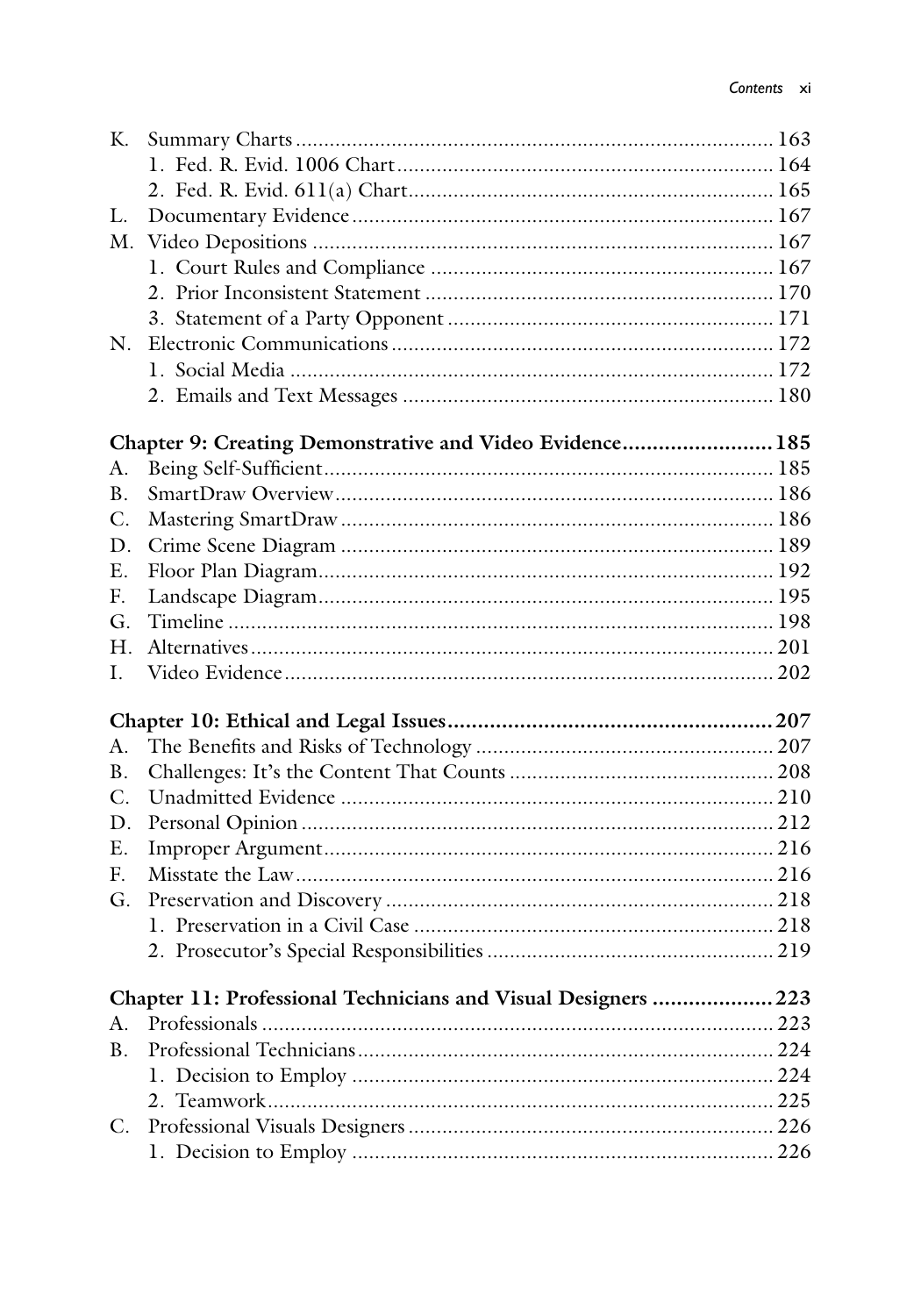| А.          |                                                                  |  |
|-------------|------------------------------------------------------------------|--|
| B.          |                                                                  |  |
| $C$ .       |                                                                  |  |
| D.          |                                                                  |  |
| Ε.          |                                                                  |  |
| $F_{\rm r}$ |                                                                  |  |
|             |                                                                  |  |
|             | 2. Importing Transcripts, Media, and Exhibits into Sanction  241 |  |
|             |                                                                  |  |
|             |                                                                  |  |
|             |                                                                  |  |
|             |                                                                  |  |
|             |                                                                  |  |
|             | c. Adding Annotations with the Annotation Tool Gallery 245       |  |
|             | d. Alternative Ways to Access Annotation Tools 247               |  |
|             |                                                                  |  |
|             | f.                                                               |  |
|             |                                                                  |  |
|             |                                                                  |  |
|             |                                                                  |  |
|             |                                                                  |  |
|             |                                                                  |  |
|             |                                                                  |  |
|             |                                                                  |  |
| G.          |                                                                  |  |
|             |                                                                  |  |
|             |                                                                  |  |
| Η.          |                                                                  |  |
| Ι.          |                                                                  |  |
| J.          |                                                                  |  |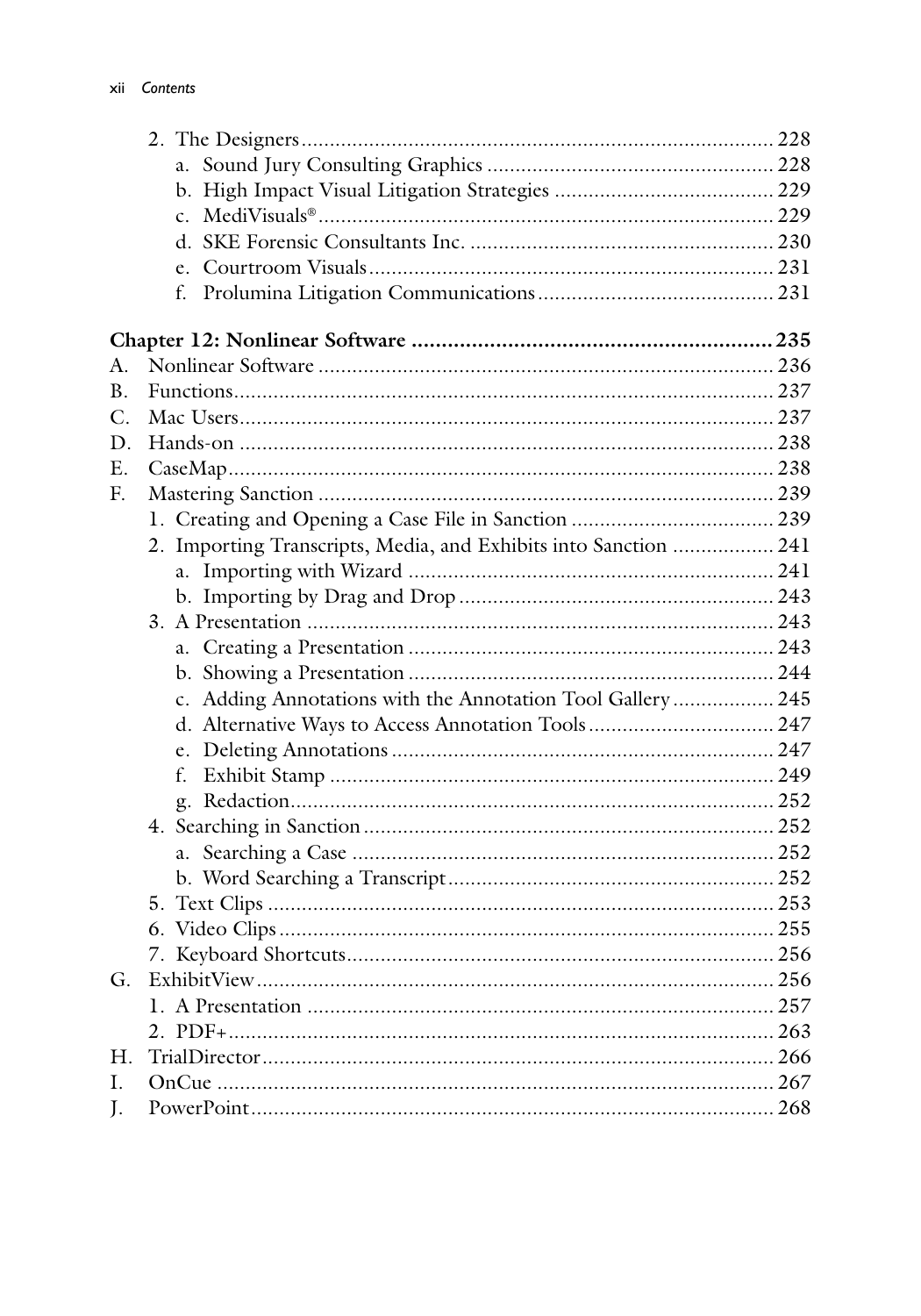| A.          |                                                                 |  |
|-------------|-----------------------------------------------------------------|--|
| B.          |                                                                 |  |
|             |                                                                 |  |
|             |                                                                 |  |
|             |                                                                 |  |
|             |                                                                 |  |
|             |                                                                 |  |
|             |                                                                 |  |
|             |                                                                 |  |
| C.          |                                                                 |  |
| D.          |                                                                 |  |
| E.          |                                                                 |  |
|             |                                                                 |  |
|             |                                                                 |  |
| A.          |                                                                 |  |
| B.          |                                                                 |  |
|             |                                                                 |  |
|             |                                                                 |  |
|             |                                                                 |  |
| $C_{\cdot}$ |                                                                 |  |
| D.          |                                                                 |  |
| E.          |                                                                 |  |
|             |                                                                 |  |
|             |                                                                 |  |
|             | Chapter 15: Hardware and Effective Courtroom Presentations  309 |  |
| А.          | Six Prerequisites for an Effective Courtroom Presentation  310  |  |
|             |                                                                 |  |
|             |                                                                 |  |
|             |                                                                 |  |
|             |                                                                 |  |
|             |                                                                 |  |
|             |                                                                 |  |
|             |                                                                 |  |
|             |                                                                 |  |
|             |                                                                 |  |
|             |                                                                 |  |
|             |                                                                 |  |
| <b>B.</b>   |                                                                 |  |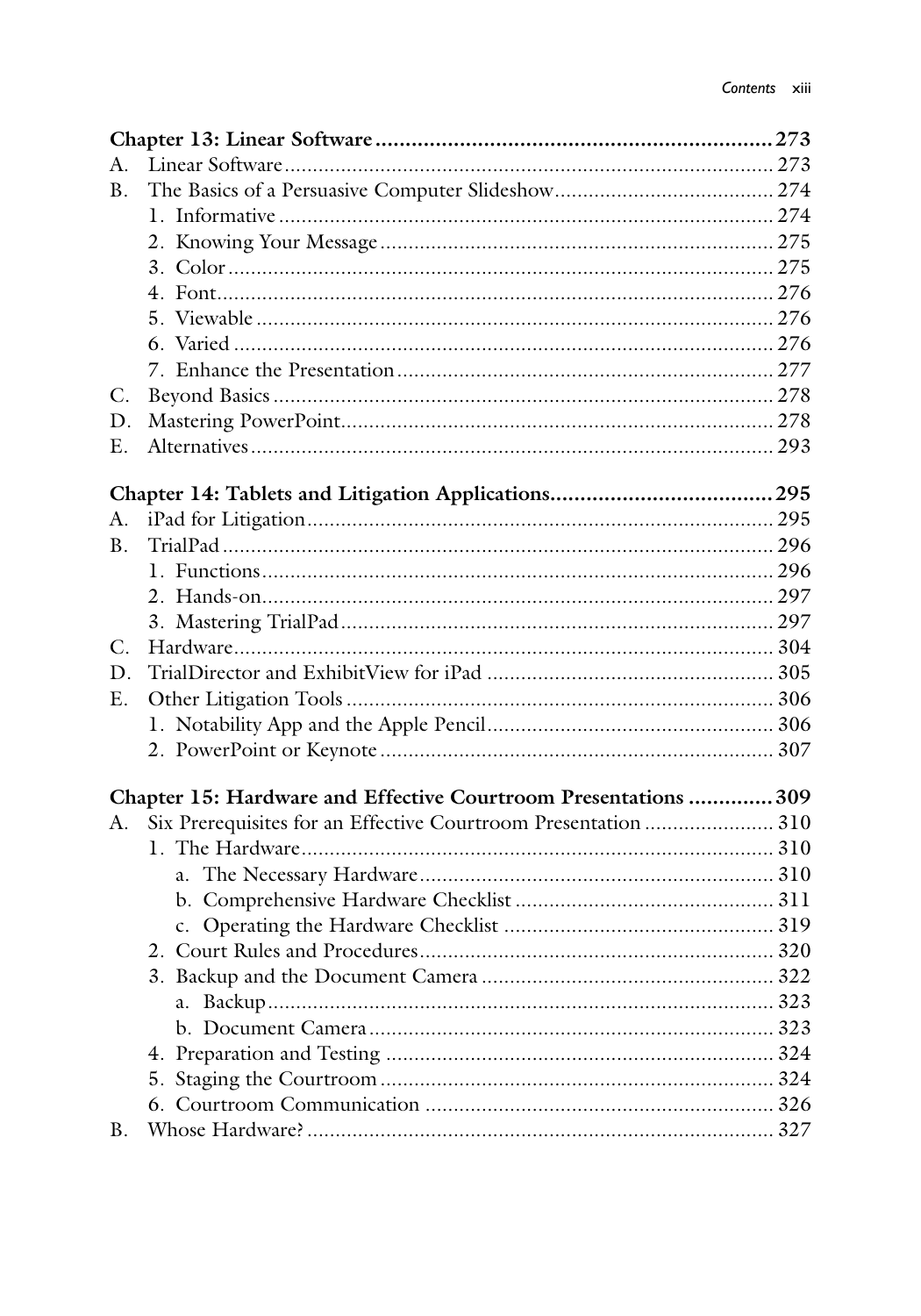| A. |                                                                     |  |
|----|---------------------------------------------------------------------|--|
| B. |                                                                     |  |
| C. | Teacher's Manual, Actors' Guide, CLE Schedule of Instruction,       |  |
|    |                                                                     |  |
| D. |                                                                     |  |
|    |                                                                     |  |
|    |                                                                     |  |
| Ε. |                                                                     |  |
|    | Assignment 1: Introduction to Visual Litigation and Technology  337 |  |
|    | Assignment 2: Addressing the Jury and Ethical and Legal Issues 337  |  |
|    |                                                                     |  |
|    | Assignment 4: Hardware and Effective Courtroom Presentations  338   |  |
|    |                                                                     |  |
|    | Assignment 6: Direct Examination, Cross-Examination, and            |  |
|    |                                                                     |  |
|    | Assignment 7: Prosecutor in the Criminal Case: Direct               |  |
|    |                                                                     |  |
|    | Assignment 8: Prosecutor and Defense Attorney in the Criminal       |  |
|    | Case: Direct Examination and Cross-Examination of Baldwin 341       |  |
|    | Assignment 9: Defense Attorney and Prosecutor in the Criminal       |  |
|    | Case: Direct Examination and Cross-Examination of Carroll  342      |  |
|    | Assignment 10: Plaintiff's Counsel in the Civil Case: Direct        |  |
|    |                                                                     |  |
|    | Assignment 11: Alternative Dispute Resolution Visual 344            |  |
|    | Assignment 12: Professional Technicians and Visual Designers  344   |  |
|    |                                                                     |  |
|    |                                                                     |  |
|    |                                                                     |  |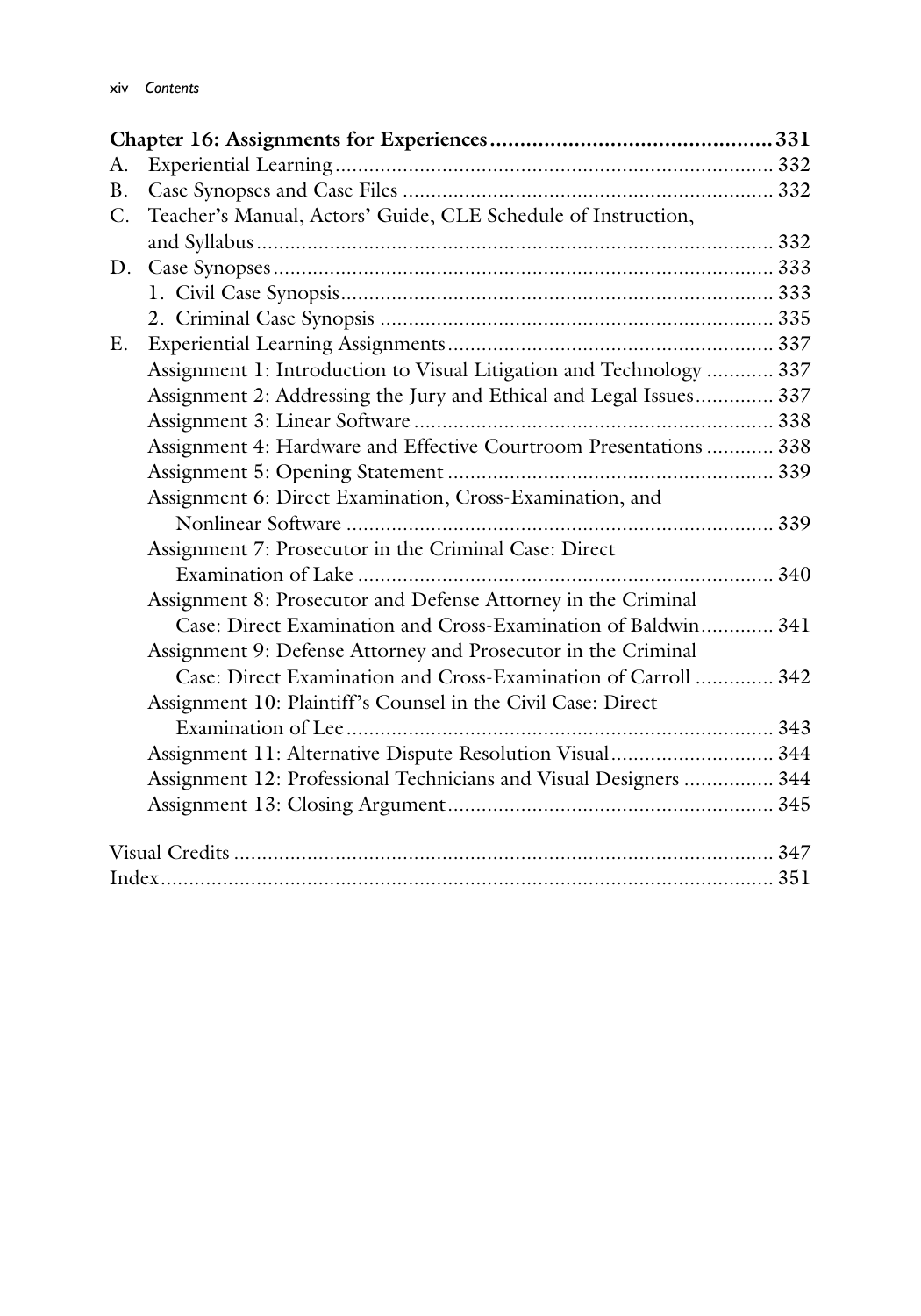### Acknowledgments

Although the cover names three authors, the contributions of many others are shown throughout the book. We not only thank them but also share credit with them for this book. We are grateful to those individuals and organizations who are listed in the credits at the end of the book for granting us permission to display their visuals here. We are thankful to many individuals who provided insights and support: Laurie Sleeper Wells, administrative assistant; Mahmoud Awadallah, Assistant Prosecuting Attorney, Cuyahoga County, Ohio; and the Velvet Hammer—Karen Koehler, attorney at law. Our acknowledgment and appreciation to Joe O'Toole, who designed many of the trial graphics shown in this book. His artwork inspired many of the discussion points raised in this book. A special thank you to Marilyn J. Berger and John B. Mitchell, Seattle University Professors Emeriti, for their friendship, guidance, and scholarship.

Many thanks for the support and assistance provided through Seattle University School of Law: Dean Annette C. Clark, Vice Dean Paul Holland, Associate Dean for Academic Affairs and Professor of Law Andrew Siegel and Dean for Finance and Administration Richard Bird.

Finally, thanks to our friends and professional colleagues at Fastcase/Full Court Press: Morgan Morrissette Wright, Publisher/Product Manager; Steve Errick, Chief Operating Officer; Sharon D. Ray, Production Editor; and a very special thanks to Susan Raleigh Jenkins, our editor, who pored over the manuscript and made it markedly better.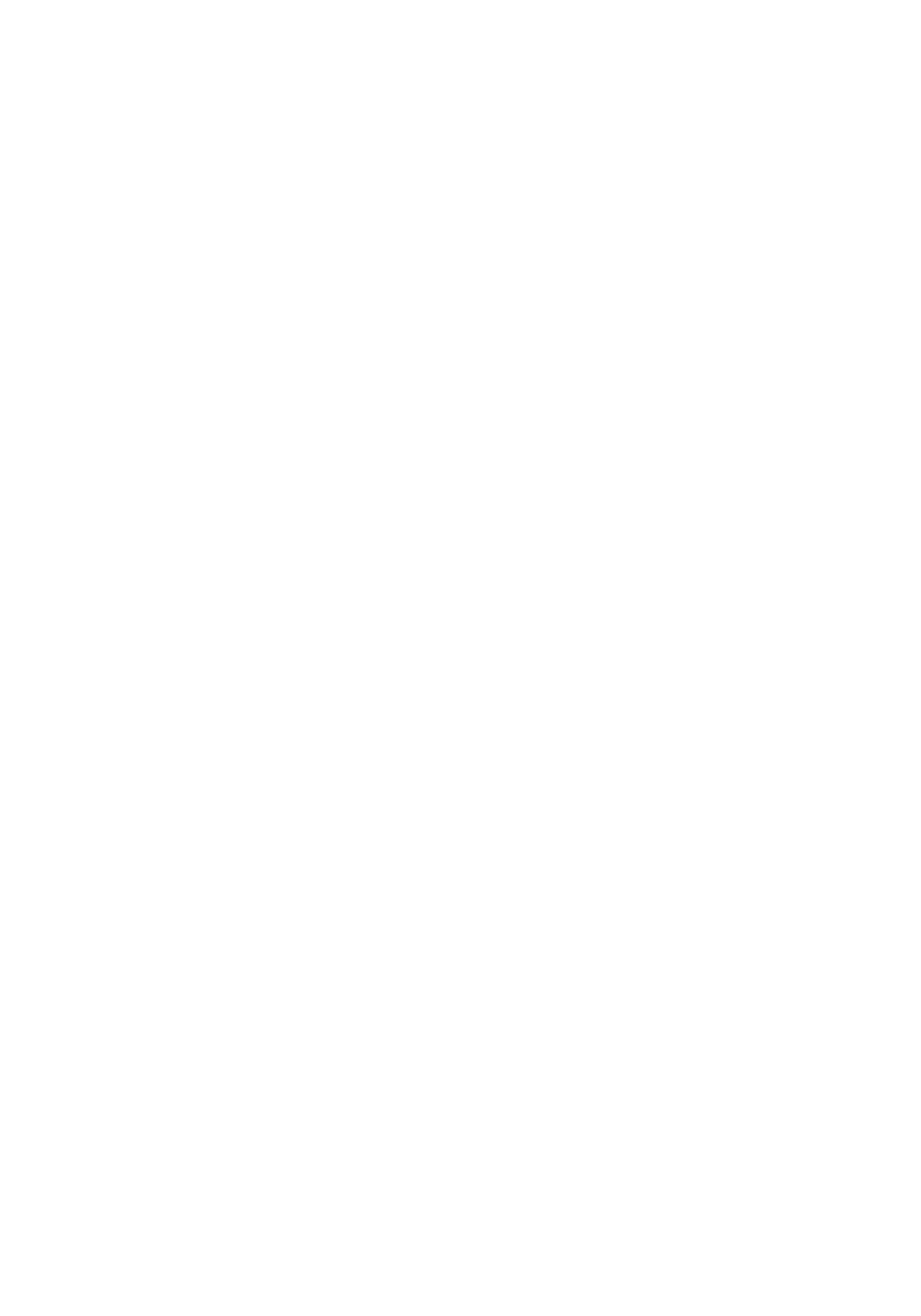## About the Authors

**Ronald H. Clark** is a Distinguished Practitioner in Residence at Seattle University Law School, where he teaches Pretrial Advocacy, Visual Litigation and Today's Technology, Trial Advocacy, and Essential Lawyering Skills. He is a nationally known lecturer and author. His previous books include *Jury Selection Handbook: The Nuts and Bolts of Effective Jury Selection*; *Pretrial Advocacy; Trial Advocacy*; *Opening Statement and Closing Argument*; *Evidence: Skills and Strategies*; and *Cross-Examination Handbook*. Mr. Clark has lectured for numerous bar and other associations across the country, as well as for the Department of Justice in Bosnia, Croatia, and Kosovo. Mr. Clark served in the King County Prosecutor's office in Seattle, Washington, as a senior deputy prosecutor, head of the trial teams, and, for ten years, as the Chief Deputy of the Criminal Division. Subsequently, Mr. Clark was the Senior Training Counsel at the National Advocacy Center in South Carolina.

**Patrick Muscat** is an Assistant Prosecuting Attorney in Detroit. During twenty-six years of service to Wayne County, he has tried over 100 homicide jury trials using courtroom technology. APA Muscat currently serves as the Deputy Chief of the Special Prosecutions Division overseeing the Homicide Unit, the Major Drug Unit, the Community Prosecution Unit, the Grand Jury Unit, and the Crime Lab Liaison Unit. Since 2003, Pat has taught courses on a wide range of topics, including the Visual Trial, Digital Authentication, and other trial advocacy courses for the American Bar Association, the National District Attorneys Association, the Prosecuting Attorneys Association of Michigan (PAAM), and for many other groups, associations, or firms nationwide. In February 2017, Pat was awarded PAAM's Distinguished Faculty Award. Pat has taught Litigation Technology at the University of Detroit Mercy School of Law since 2008.

**Thomas O'Toole**, Ph.D., has practiced across the nation for fifteen years in nearly every litigation type. He has consulted on matters as small as low-exposure medical malpractice and as large as "bet-the company" MDL class actions and billion-dollar environmental claims. His cases have been featured in the *New York Times*, *Wall Street Journal*, and *Washington Post*, and have been the subject of feature films and documentaries. He co-authored the book *Jury Selection Handbook*, published by Carolina Academic Press, and is the host of the popular podcast, *The Sniper Defense*. Tom received his Ph.D. in litigation psychology and communication at the University of Kansas.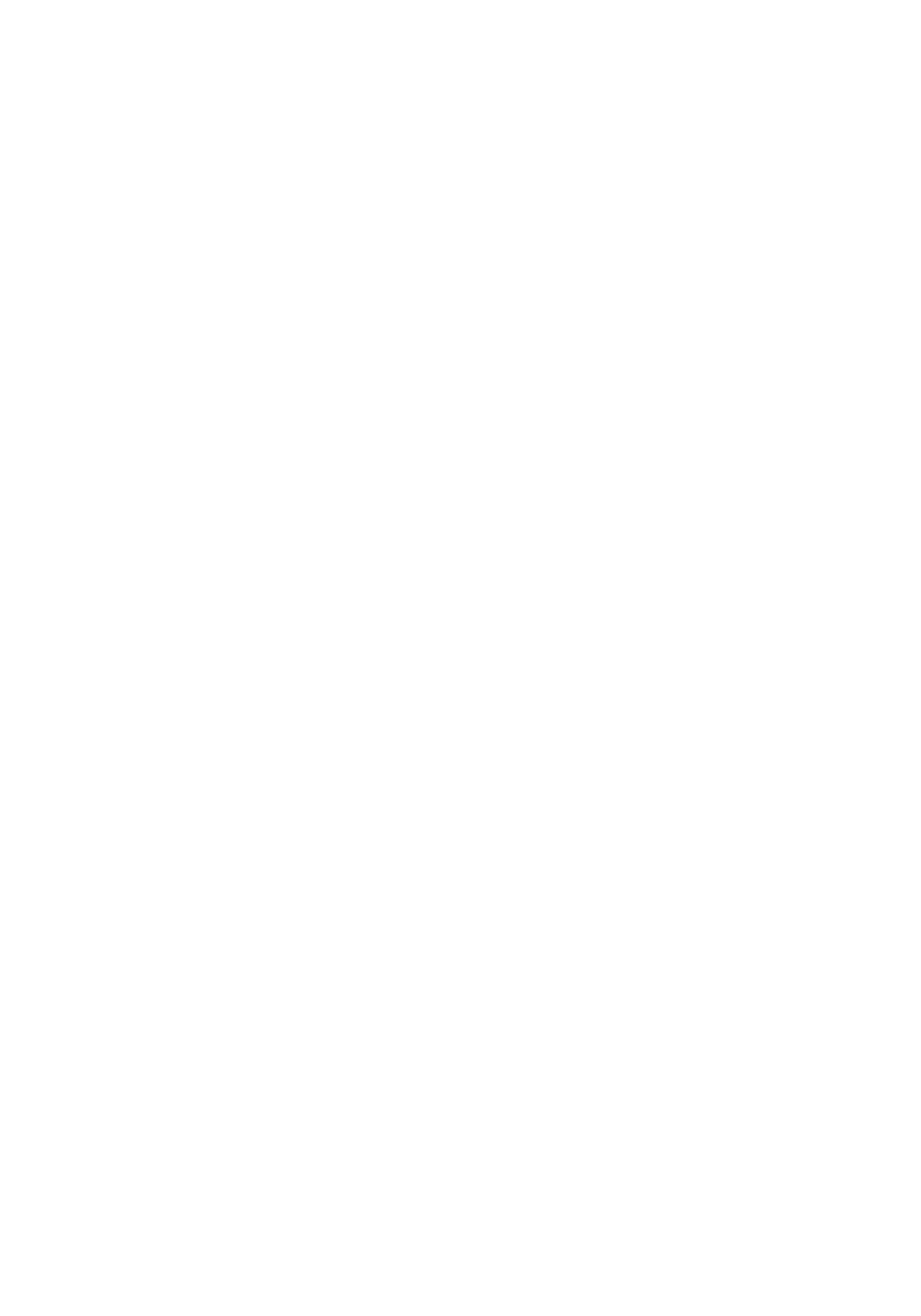Chapter 1

## Introduction to Book and Online Supplement

- A. Visual Litigation—Ocular Proof
- B. Book Overview
- C. Visual Litigation Online Supplement

"Be sure of it; give me the ocular proof."

William Shakespeare (1564-1616), *Othello*, act 3 scene 3

#### **A. Visual Litigation—Ocular Proof**

We live in a visual culture. Since the dawn of humanity, we have been making judgments with our eyes. The earliest incarnations of humans made simply visual decisions about the safety and security of their surroundings. Logic, rationality, and all of our other thoughts processes evolved long after our sense of visual judgment. From this evolutionary standpoint, our eyes have always been the predominant force in our decision-making. While we have evolved from our caveman days, research has consistently shown the influence of visual communication. Consider a study on information recall, which showed that people remember only 10 percent of what they hear three days after hearing it, compared to remembering 50 percent of what they saw and heard three days after seeing it.<sup>1</sup> Technology, social media, and the emergence of the millennials and Gen Zers have only compounded this reality.

<sup>1.</sup> Dale, Edgar, *Audio-Visual Methods in Teaching*, 3rd ed., Holt, Rinehart & Winston, New York, 1969, p. 108.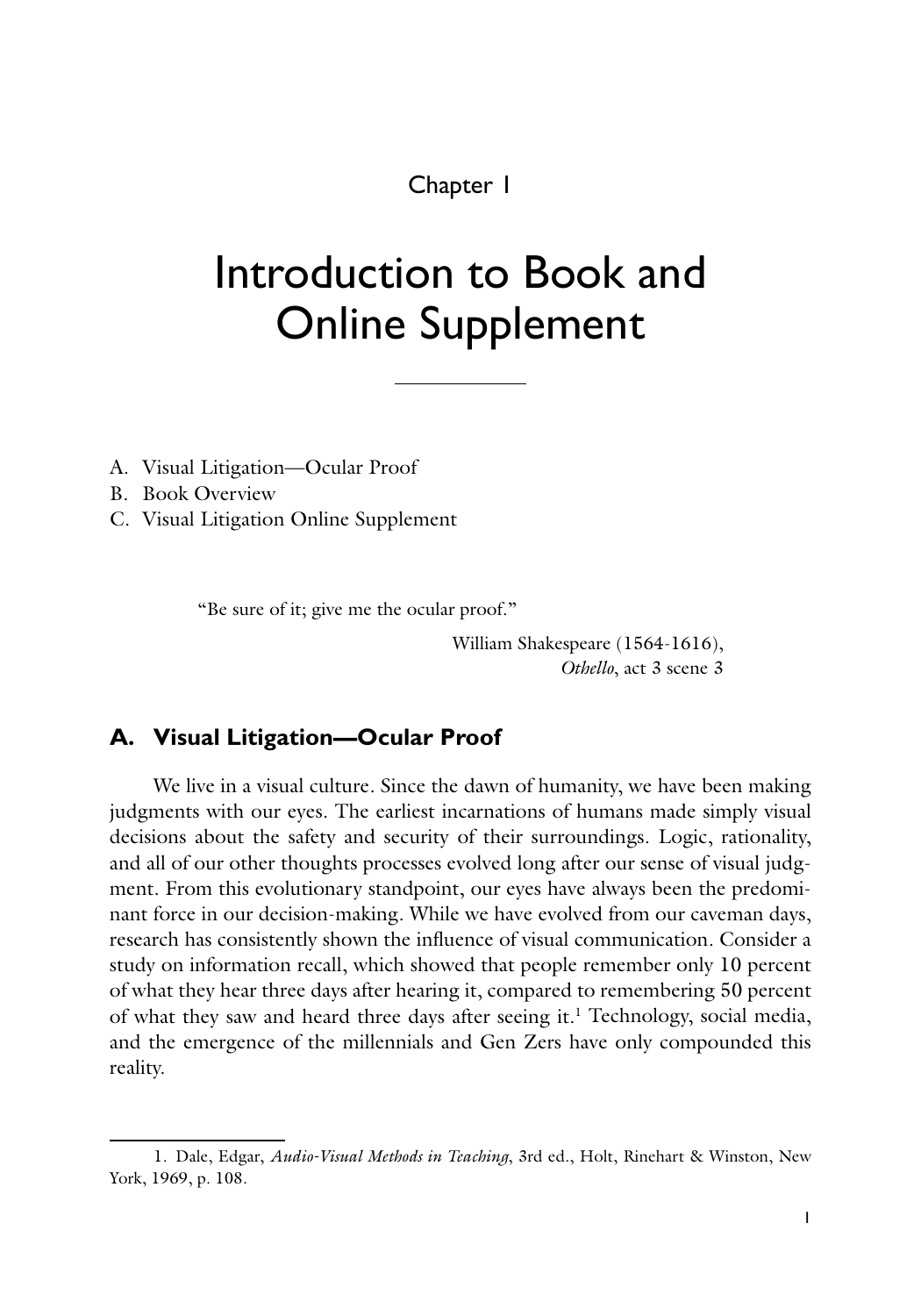#### 2 *Visual Litigation: Visual Communication Strategies and Today's Technology*

This has important implications for trial attorneys. Successful litigators rely on visuals to persuade during both pretrial and trial. Today's jurors receive information over the television and the Internet. The millennial generation that makes up over 40 percent of the jury pool nationally grew up with information being delivered to them visually through pictures and videos on their phones, tablets, and laptops. Members of the Z Generation, who have begun to enter jury pools across the country, have been raised on visuals at least equally if not more than millennials. Consequently, jurors are not only visual learners but also are receptive to information being delivered to them visually, and they expect that trial lawyers will communicate information to them visually with the aid of modern technology. To be a successful litigator you need to know: how to communicate visually; how to create visuals; what software and hardware can produce the desired results; and what visuals are persuasive. In fact, research has shown that visual communication increases retention, comprehension, and overall persuasiveness.

A Cornell Law Review article entitled "What Jurors Really Think" describes the importance of technology in today's trial work based upon a study of 500 jurors in federal district court trials in Chicago, Illinois, from 2011 to 2017:

Just as technology has become a mainstay in almost every area of modern American life, it has also become a mainstay in the courtroom. Jurors expect attorneys to use technology to aid their trial presentation. This is no surprise, given the ever-increasing prevalence of technology as a learning tool both in classrooms and in the workplace. Many jurors are accustomed to learning through technology, and technologically enhanced presentations present an ideal platform to summarize and connect the dots between the evidence presented at trial and the applicable law in a way that is especially useful for visual learners.<sup>2</sup>

In fact, the value of visual communication in the courtroom is not limited to jurors. Judges are also influenced by visual communication, which has led many of the nation's top litigators to incorporate visuals, such as photographs, graphics (such as timelines of events), and visual tutorials on complex subjects, into pleadings and briefs.

Modern technology enables a lawyer to create and display electronic and conventional visuals faster and in ways that were only dreamed about a few years ago. *Visual Litigation: Visual Communication Strategies and Today's Technology*  examines the potentials for today's visual advocacy and technology. The book's instructions for operating the software programs, such as PowerPoint, Sanction, and TrialPad, and the necessary hardware are written so that even if you do not have a background in working with technology, you can easily understand them.

<sup>2.</sup> *Honorable Amy J. St. Eve & Gretchen Scavo, What Jurors Really Think*, 103 Cornell Law Review, 149, 169 (2018).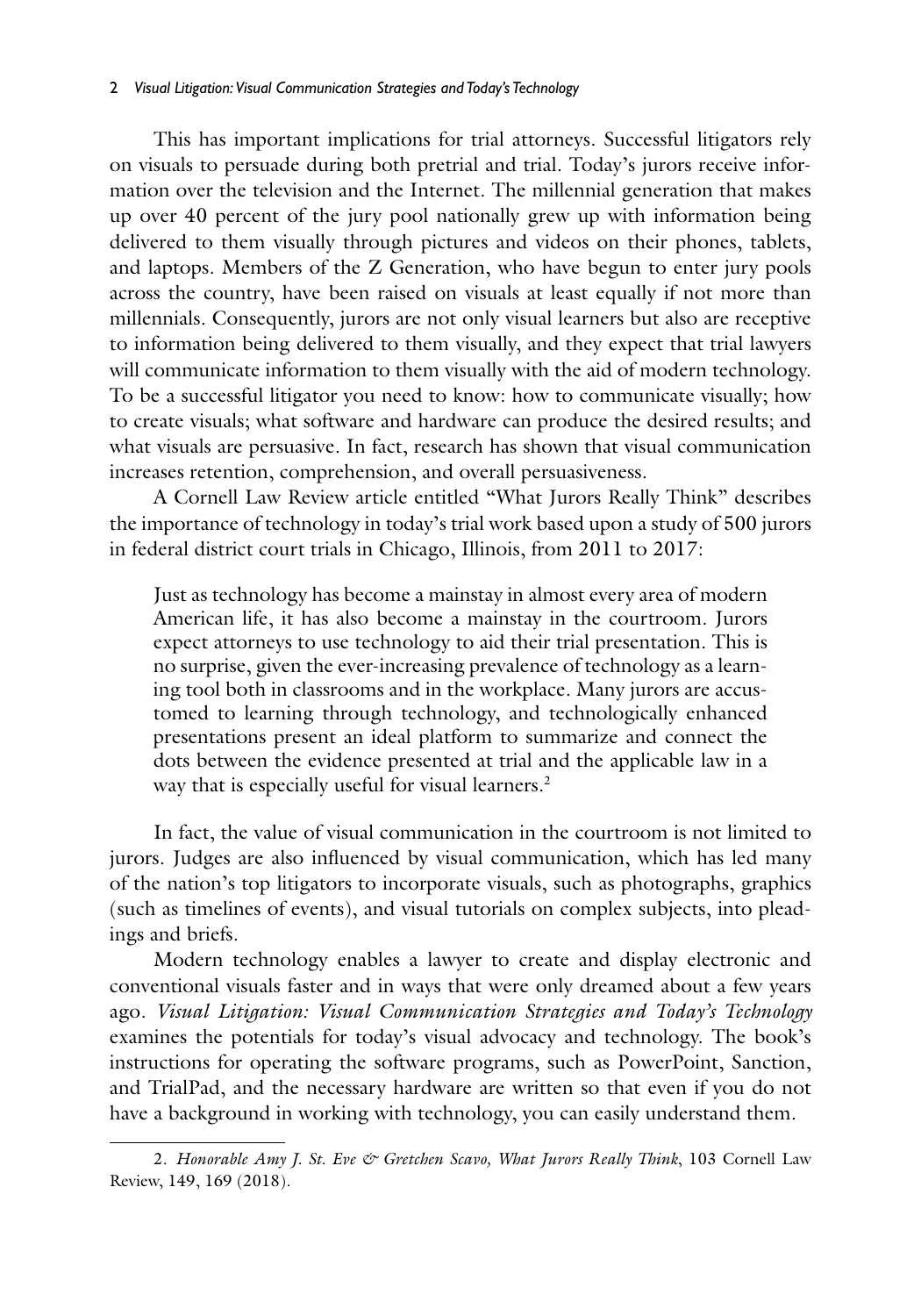This book is not confined to just the creation and displaying of electronic visuals; it examines four other essential and related subjects. First, it discusses how in today's digital world, lawyers can use technology, such as Sanction and TrialPad, to bring the full case file (exhibits, witness statements, depositions, visuals, and so on) to court with only a tablet or laptop. Gone are the days when it was necessary to cart loads of three-ringed binders to a mediation or to court. Second, it explores all types of visuals that a lawyer can call upon to prove a case, including: animations; simulations; courtroom demonstrations; video depositions; diagrams; summary charts; and more. Third, the book explains how lawyers use visuals during alternative dispute resolution (settlement negotiation, mediation, and arbitration). Fourth, *Visual Litigation* discusses other types of technology that a lawyer can rely upon to assist in pretrial and trial advocacy.

#### **B. Book Overview**

Because effective pretrial and trial advocacy depends upon the use of visuals and accompanying technology, today's litigators must have a working knowledge of them. With this knowledge, a lawyer can create visuals and effectively operate the needed technology and do so at a minimal cost. Even if the lawyer is working a large case with a substantial budget that allows for the employment of a litigation consulting company to create and display the visuals in an alternative dispute resolution (ADR) setting and/or in trial, the lawyer is still ultimately responsible for the what visuals are to be developed and how they are displayed. This means that the lawyer should know the critical information that this book provides.

This book is designed for litigators from beginners to veterans, as well as law students. It is also a resource for technicians who could be either a paralegal, associate, professional technician, or any other person who is responsible for operating the technology or creating the visuals. Unquestionably, every litigator and law student who is inclined to become a litigator should learn about litigation technology and visual communication because they are integral parts of modern litigation practice.

This book can be utilized for professional development continuing legal education (CLE) seminars and law school litigation technology, pretrial advocacy, and trial advocacy courses as well as clinics. With this book, any lawyer, law student, or technician can learn the fundamentals of the technology needed for visual advocacy. Even veteran litigators can revisit this book for new ideas for litigation visuals and technology as they prepare the next case.

The best way to create and display persuasive visuals is to learn from successful trial lawyers and by observing the visuals that have worked well for them. *Visual Litigation: Visual Communication Strategies and Today's Technology* draws on the work of other trial lawyers, providing examples of their visuals and explaining how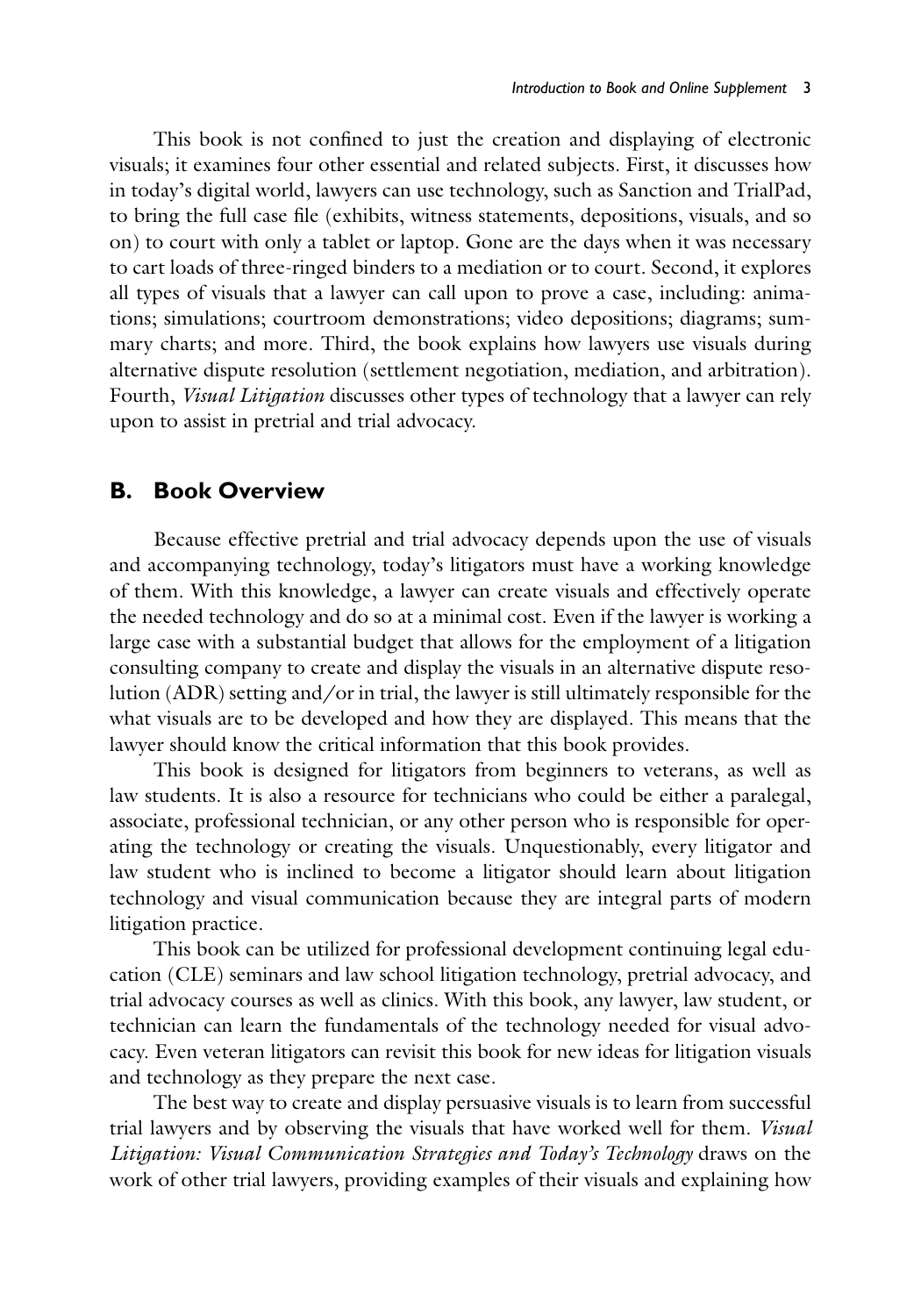they were used in ADR and trial. You will be able to apply their strategies and techniques for preparing and using visuals in your cases. And, you can modify the types of visuals they used so that they apply to your case. Great trial lawyers are those who take from other great trial lawyers.

Some of the examples of trial visuals are from famous trials, such as the Dr. Conrad Murray's Michael Jackson manslaughter trial, the Paul Manafort tax and bank fraud trial, and the Michael Peterson murder trial (featured in the documentary movie *The Staircase*). Other examples of visuals are either from carefully selected civil and criminal cases or are hypothetical illustrations created by the authors. Credits for the visuals shown in the text are listed at the end of the book. Our choices of visuals for this book are motivated by a desire to offer you the best in litigation visuals.

*Visual Litigation* begins with Chapter 2 that explains what visuals can offer to persuasively communicate your case theory. It provides an orientation to currently available software that can be used to create and display electronic visuals. Also, the chapter describes the hardware that will be needed in a pretrial venue or in the courtroom to retrieve and display visuals.

The next four chapters are devoted to discussions and illustrations of effective electronic and conventional visuals for stages of trial as follows: Chapter 3, "Opening Statement Visuals"; Chapter 4, "Closing Argument Visuals"; Chapter 5, "Direct Examination Visuals"; and Chapter 6, "Cross-Examination Visuals." Chapter 7 explores how visuals can play an important role pretrial, particularly in your pleadings and ADR.

In order to introduce any visual into evidence, the trial lawyer must lay an evidentiary foundation. Chapter 8 both explains how to lay evidentiary predicate and offers case examples of those evidentiary foundations.

Chapter 9 explores software that can be used to create demonstrative and illustrative exhibits. While a litigation consultant can prepare demonstrative and illustrative exhibits, doing so can be expensive, and the case budget may not allow it. When the budget does not permit a vendor to be hired, that does not mean that the party cannot have persuasive litigation visuals. Either counsel or a member of the litigation team can create visuals with ease and without artistic talent. Power-Point is a dynamic platform that allows attorneys to go beyond bullet-points and template backgrounds to create sophisticated animations and graphics. Programs such as SmartDraw software and others like it are relatively inexpensive. Smart-Draw can be used to produce graphics including floor plans, landscapes, crime scene diagrams, as well as timelines. Also, in Chapter 9, we explore software that can be used to record, edit, and create video evidence.

Chapter 10 is devoted to ethical and legal challenges to the use and display of visuals as well as discovery and preservation issues.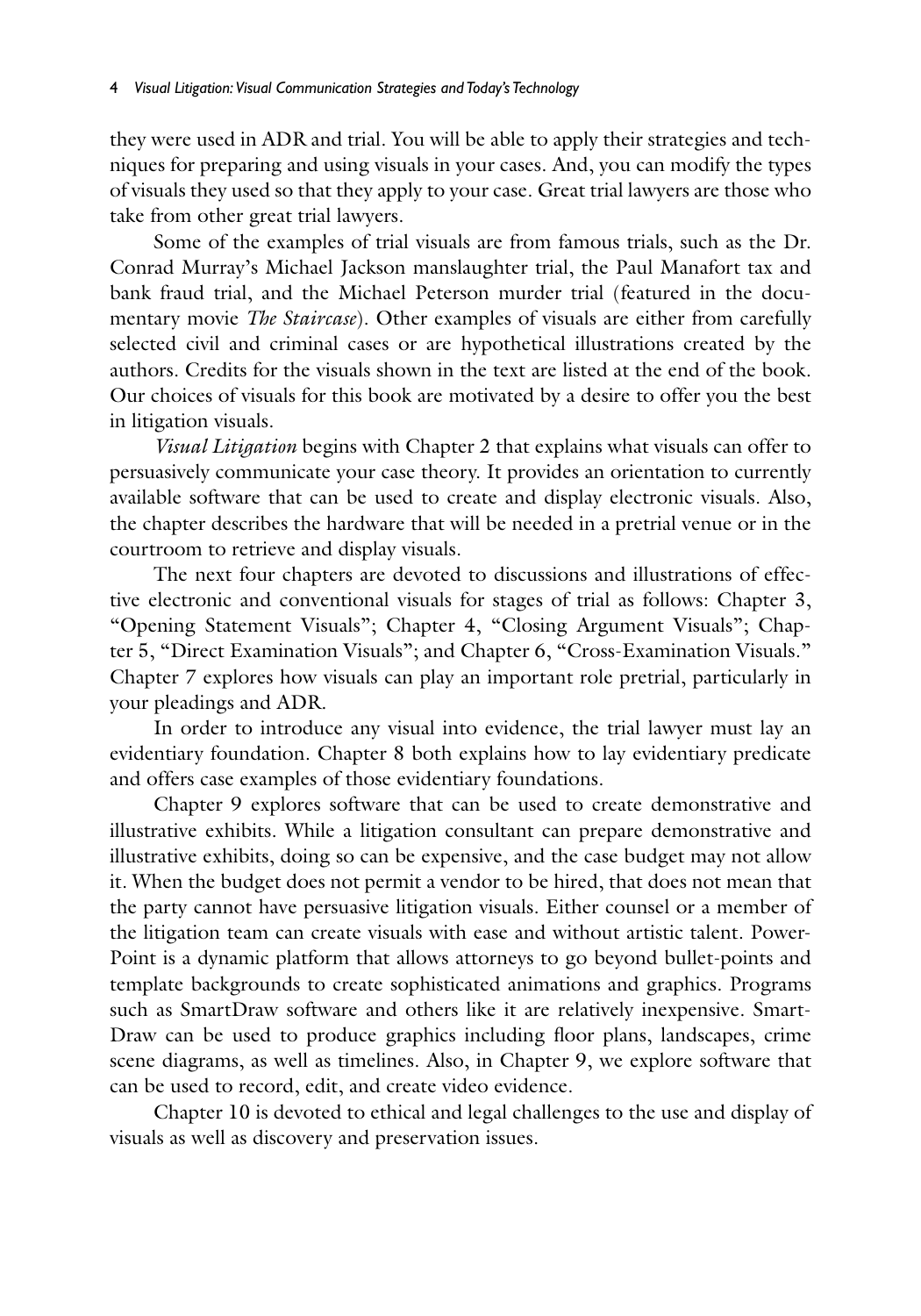Chapter 11 concentrates on how to get the most out of the services that a litigation communication expert can provide to a trial lawyer, such as creating trial visuals and sitting in during trial to operate the courtroom technology that will retrieve and display the visuals.

The next two chapters discuss presentation software programs. In Chapter 12 we discuss today's nonlinear software programs, including Sanction TrialDirector, ExhibitView, and OnCue that can be utilized to create, store, retrieve, and/or display visuals. Also, this chapter explores how these software programs facilitate pretrial preparation. Chapter 13 explains how to make the most out of linear software programs, such as PowerPoint and Keynote.

Chapter 14 examines how to use a tablet and applications in litigation. For example, TrialPad is an application made for an iPad. Visuals, documents, and other exhibits can be stored in its database. With this relatively inexpensive application on your tablet, an Apple TV, and a wireless courtroom, you can deliver an effective presentation.

Chapter 15 covers what you need to know about hardware and the six prerequisites that must be fulfilled in order to display visuals in a courtroom.

Chapter 16 offers exercises in working with litigation visuals and technology. These exercises provide experiential learning for professional training CLE workshops and law school classes and clinics. The chapter provides summaries of both a civil and a criminal case followed by assignments for assignments that will give the participants experience in creating demonstrative exhibits and in working with litigation visuals, linear and nonlinear software, and technology. The participants can draw on case files for the civil and criminal cases to perform the assignments. The case files contain legal documents, visuals, witness statements, jury instructions, and so on.

A Teacher's Manual is provided to instructors of professional development workshops and law professors. Also, instructors will receive an Actors' Guide that contains instructions for the actors who will play the roles of witnesses for the assignments.

While the book focuses on using visuals as a means of communicating with jurors, obviously visuals come into play during a bench trial. For a bench trial you should gauge how many visuals and the type of visuals you will offer based upon your assessment of how receptive your judge will be to them. For example, you could decide that you do not need to offer a summary chart of the contents of bank records to the judge although the chart would be critical to proving your case in a jury trial.

Finally, throughout the book, we use the Federal Rules of Evidence and the American Bar Association's Model Rules of Professional Conduct because most states have adopted them or adopted versions of them.